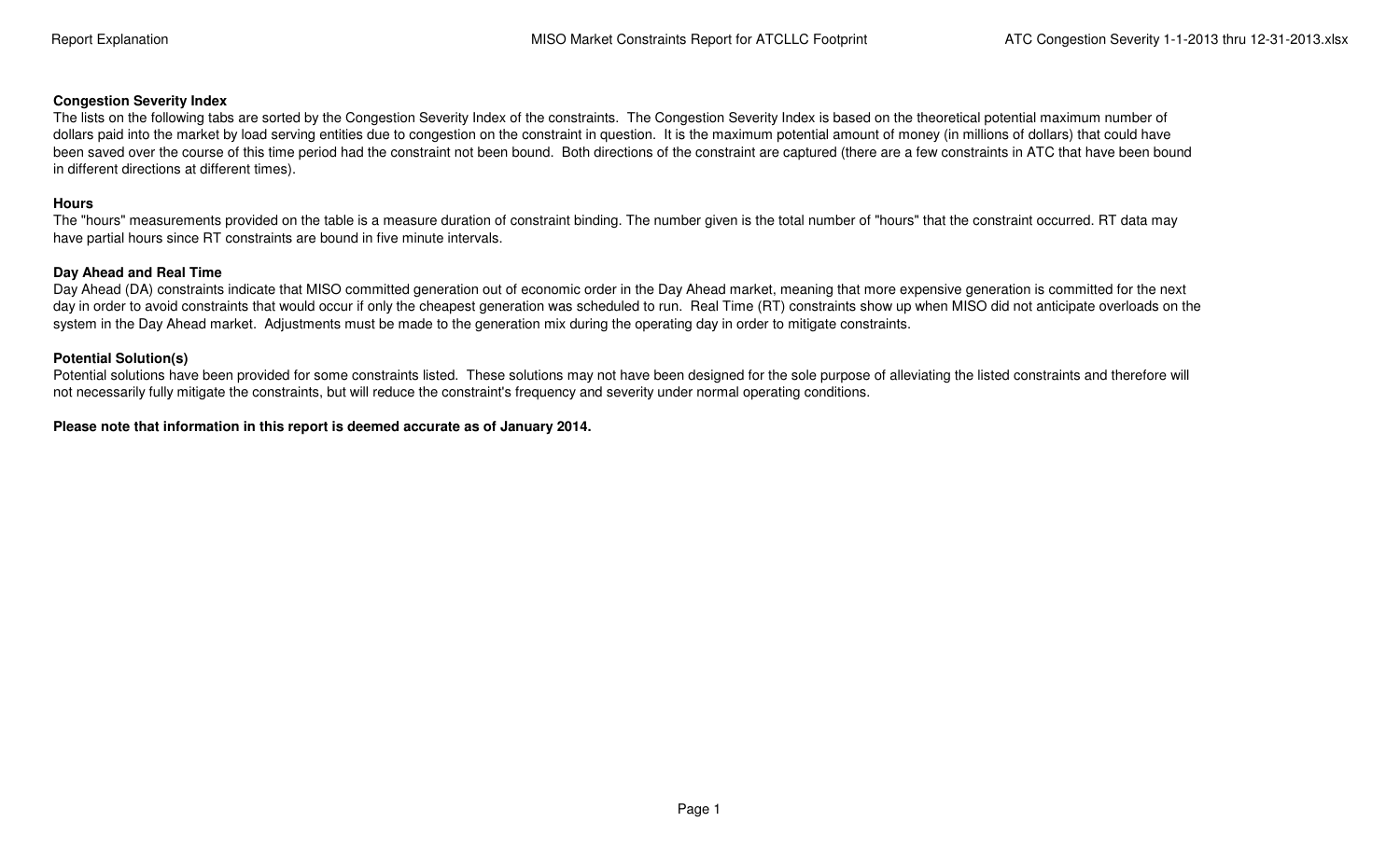| <b>Severity</b><br><b>Index</b> | <b>Hours</b>    | <b>Day Ahead Constraint</b>                                                                                                                      | <b>Potential Solution(s)</b>                                                                                                                                                                 |
|---------------------------------|-----------------|--------------------------------------------------------------------------------------------------------------------------------------------------|----------------------------------------------------------------------------------------------------------------------------------------------------------------------------------------------|
| 66.90                           | 8,536           | Total for all ATC Day Ahead constraints 1-1-2013 thru 12-31-2013                                                                                 | Additional solutions may be found in ATC TYA                                                                                                                                                 |
| 14.01                           | 713             | Minnesota to Wisconsin Exports Interface (MWEX)                                                                                                  | Monroe County - Council Creek 161 kV line (Planned 2015)<br>Badger - Coulee 345 kV line (Proposed 2018)                                                                                      |
| 5.81                            | 418             | Albers - Kenosha 138 kV flo Bain - Kenosha 138 kV                                                                                                | Albers - Kenosha 138 kV rebuild (Planned 2014)                                                                                                                                               |
| 4.69                            | 1581            | Columbia - Portage 138 kV (X-20) flo Columbia - Portage 138 kV (X-13)                                                                            | ATC is currently investigating solutions<br>Badger - Coulee 345 kV line (Proposed 2018)<br>Cardinal - Bluffs 345 kV (Proposed 2020)<br>Columbia - Portage 138 kV rebuilds (Provisional 2025) |
| 3.46                            | 152             | North Appleton 345/138 kV Xfmr T3 flo North Appleton - Werner West 345 kV                                                                        | Bay Lake Project: North Appleton - Morgan 345 & 138 kV lines (Proposed 2017)                                                                                                                 |
| 2.65                            | 104             | Forest Junction - Lake Park 138 kV flo Fox River - North Appleton 345 kV                                                                         |                                                                                                                                                                                              |
| 2.58                            | 159             | Forest Junction - Kaukauna Central 138 kV flo Fox River - North Appleton 345 kV                                                                  |                                                                                                                                                                                              |
| 1.93                            | 178             | Pleasant Prairie - Zion 345 kV                                                                                                                   | Pleasant Prairie - Zion Energy Center 345 kV line (In-service 2013)                                                                                                                          |
| 1.80                            | 233             | Arcadian - Zion 345 kV flo Pleasant Prairie - Zion 345 kV & SE WI SPS                                                                            | Pleasant Prairie - Zion Energy Center 345 kV line (In-service 2013)                                                                                                                          |
| 1.69                            | 44              | Arcadian - Waukesha 138 kV (9962) flo Arcadian - Waukesha 138 kV (9942)                                                                          | Arcadian - Waukesha 138 kV lines 9942 and 9962 rebuild (Proposed 2019)                                                                                                                       |
| 1.52                            | 151             | Paddock - Town Line Rd 138 kV flo Blackhawk - Paddock 138 kV                                                                                     | Paddock - Town Line Rd 138 kV rebuild (Asset Renewal 2014)                                                                                                                                   |
| 1.44                            | 91              | Bluemound 230/138 kV Xfmr T2 flo Bluemound 230/138 kV Xfmr T1                                                                                    |                                                                                                                                                                                              |
| 1.35                            | 461             | Pulliam - Stiles 138 kV (64441) flo Highway 22 - Morgan 345 kV                                                                                   | Bay Lake Project: North Appleton - Morgan 345 & 138 kV lines (Proposed 2017)                                                                                                                 |
| 1.35                            | 308             | Falls - Morgan 138 kV flo Morgan - Plains 345 kV                                                                                                 | Bay Lake Project: Morgan - Stiles 138 kV double circuit (Proposed 2017)                                                                                                                      |
| 1.25                            | 94              | Ellington - Hintz 138 kV flo North Appleton - Werner West 345 kV<br>Bay Lake Project: North Appleton - Morgan 345 & 138 kV lines (Proposed 2017) |                                                                                                                                                                                              |
| 0.86                            | 15              | Forest Junction - Point Beach 345 kV flo Kewaunee - Point Beach 345 kV                                                                           |                                                                                                                                                                                              |
| 0.83                            | 51              | Paddock - Town Line Rd 138 kV                                                                                                                    | Paddock - Town Line Rd 138 kV rebuild (Asset Renewal 2014)                                                                                                                                   |
| 0.83                            | 21              | Northwest Beloit - Paddock 138 kV                                                                                                                |                                                                                                                                                                                              |
| 0.76                            | 46              | Cornell - Range Line (61443) 138 kV flo Cornell - Range Line (61451) 138 kV                                                                      |                                                                                                                                                                                              |
| 0.71                            | 96              | Paddock - Shirland Ave 69 kV flo Blackhawk - Paddock 138 kV                                                                                      | Paddock - Shaw 69 kV rebuild (Planned 2014)                                                                                                                                                  |
| 0.69                            | 87              | Lost Dauphin - Ryan Street 69 kV flo Forest Junction - Glenview 138 kV                                                                           |                                                                                                                                                                                              |
| 0.60                            | 47              | Granville 345/138 kV Xfmr T3 flo Saukville 345/138 kV Xfmr T1                                                                                    |                                                                                                                                                                                              |
| 0.59                            | 12              | Morrison Ave - Sherman St 115 kV flo Sherman St - Weston 115 kV                                                                                  |                                                                                                                                                                                              |
| 0.59                            | 40              | Ellington - Hintz 138 kV flo Weston Unit #4                                                                                                      | Bay Lake Project: North Appleton - Morgan 345 & 138 kV lines (Proposed 2017)                                                                                                                 |
| 0.57                            | 79              | Tecumseh 138/69 kV Xfmr T1 flo Kewaunee - Shoto 138 kV                                                                                           |                                                                                                                                                                                              |
| 0.55                            | 43              | Columbia - Portage 69 kV flo Columbia - Portage 138 kV (X-13)                                                                                    | ATC is currently investigating solutions<br>Badger - Coulee 345 kV line (Proposed 2018)<br>Cardinal - Bluffs 345 kV (Proposed 2020)                                                          |
| 0.55                            | 128             | Pleasant Prairie 345/24 kV Xfmr T2                                                                                                               | Pleasant Prairie Bus Reconfiguration (Planned 2013)<br>Transmission status may have contributed to this constraint (Stability Limit)                                                         |
| 0.54                            | 32              | North Appleton - Werner West 345 kV flo Weston Unit #4                                                                                           | Bay Lake Project: North Appleton - Morgan 345 & 138 kV lines (Proposed 2017)                                                                                                                 |
| 0.53                            | 51              | North Appleton 345/138 kV Xfmr T3 flo Kewaunee - Point Beach 345 kV & SPS                                                                        |                                                                                                                                                                                              |
| 0.52                            | 107             | Pleasant Prairie 345/24 kV Xfmr T2 flo Pleasant Prairie - Racine 345 kV                                                                          | Pleasant Prairie Bus Reconfiguration (Planned 2013)<br>Transmission status may have contributed to this constraint (Stability Limit)                                                         |
| 0.50                            | 30 <sup>1</sup> | North Appleton 345/138 kV Xfmr T3 flo Forest Junction - Point Beach 345 kV                                                                       |                                                                                                                                                                                              |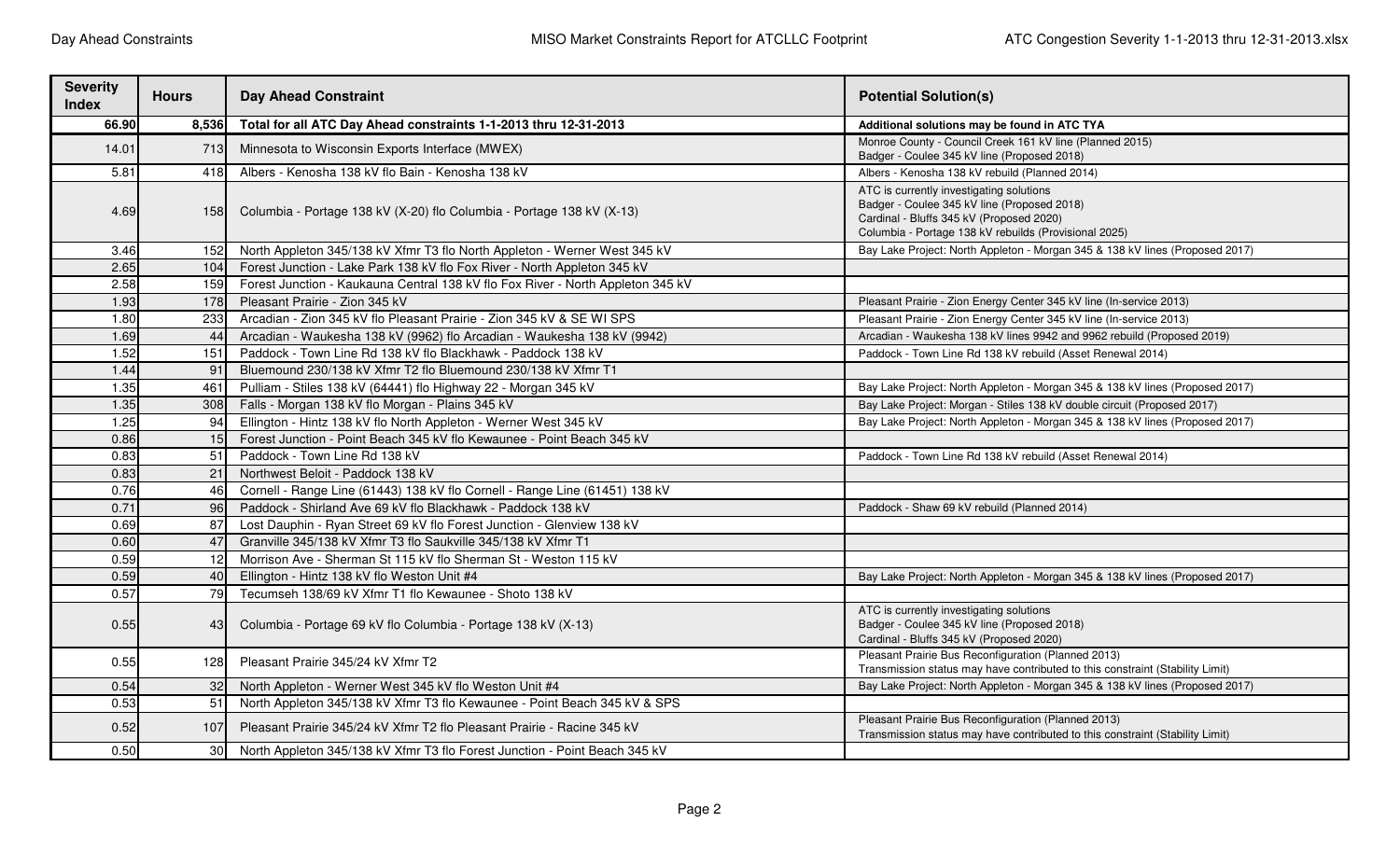| 0.48 | 16 <sup>1</sup>  | Kewaunee - Point Beach 345 kV flo Fox River - North Appleton 345 kV                                                                                                                                                |                                                                                                                                                                                                                  |  |
|------|------------------|--------------------------------------------------------------------------------------------------------------------------------------------------------------------------------------------------------------------|------------------------------------------------------------------------------------------------------------------------------------------------------------------------------------------------------------------|--|
| 0.42 | 40               | Paddock - Town Line Rd 138 kV flo Cherry Valley - Silver Lake 345 kV (ComEd)<br>Paddock - Town Line Rd 138 kV rebuild (Asset Renewal 2014)                                                                         |                                                                                                                                                                                                                  |  |
| 0.36 | 32               | Albers - Paris 138 kV flo Pleasant Prairie - Racine 345 kV                                                                                                                                                         | Albers - Paris 138 kV rebuild (Proposed 2015)                                                                                                                                                                    |  |
| 0.34 | 18               | Sherman Street - Sunnyvale 115 kV flo Arpin - Rocky Run 345 kV & POE SPS                                                                                                                                           |                                                                                                                                                                                                                  |  |
| 0.34 | 82               | Harbor - Kansas 138 kV flo Kansas - Norwich 138 kV                                                                                                                                                                 |                                                                                                                                                                                                                  |  |
| 0.31 | 41               | Highway V - Preble 138 kV flo Lost Dauphin - Red Maple 138 kV                                                                                                                                                      | Bay Lake Project: North Appleton - Morgan 345 & 138 kV lines (Proposed 2017)                                                                                                                                     |  |
| 0.29 | 28               | Kenosha - Lakeview 138 kV flo Pleasant Prairie - Zion 345 kV                                                                                                                                                       | Pleasant Prairie - Zion Energy Center 345 kV line (In-service 2013)<br>Kenosha - Lakeview 138 kV rebuild (Planned 2015)                                                                                          |  |
| 0.28 | 24               | East Krok - Kewaunee 138 kV flo Fox River - Point Beach 345 kV & SPS                                                                                                                                               |                                                                                                                                                                                                                  |  |
| 0.28 | 162 <sup>1</sup> | Felch Mountain Tap - Nordic 69 kV flo Arnold - Plains 138 kV                                                                                                                                                       | Arnold 345/138 kV Transformer (Planned 2015)<br>Bay Lake Project: Holmes - Old Mead Road 138 kV line (Proposed 2016)                                                                                             |  |
| 0.27 | 160              | Flow South PTDF                                                                                                                                                                                                    | Power Flow Control in UP (Planned 2014)<br>Bay Lake Project: Holmes - Old Mead Road 138 kV line (Proposed 2016)<br>Bay Lake Project: North Appleton - Morgan 345 & 138 kV lines (Proposed 2017)                  |  |
| 0.27 | 34               | Howard - Velp Ave 138 kV flo North Appleton - Werner West 345 kV                                                                                                                                                   | Bay Lake Project: North Appleton - Morgan 345 & 138 kV lines (Proposed 2017)                                                                                                                                     |  |
| 0.26 | 51               | Highway V - Preble 138 kV flo Highway 22 - Morgan 345 kV                                                                                                                                                           | Bay Lake Project: North Appleton - Morgan 345 & 138 kV lines (Proposed 2017)                                                                                                                                     |  |
| 0.25 | 50               | Preble - Tower Drive 138 kV flo Lost Dauphin - Red Maple 138 kV                                                                                                                                                    | Bay Lake Project: North Appleton - Morgan 345 & 138 kV lines (Proposed 2017)                                                                                                                                     |  |
| 0.25 | 34               | Albers - Paris 138 kV flo Granville 345/138 kV Xfmr T3                                                                                                                                                             | Albers - Paris 138 kV rebuild (Proposed 2015)                                                                                                                                                                    |  |
| 0.25 | 51               | Burlington - North Lake Geneva Tap 138 kV flo Cherry Valley - Silver Lake 345 kV                                                                                                                                   | Bain - Spring Valley - North Lake Geneva 138 kV line (Proposed 2019)                                                                                                                                             |  |
| 0.23 | 35               | Edgewood - St. Martins 138 kV flo Arcadian - Zion 345 & SE WI SPS                                                                                                                                                  | Pleasant Prairie - Zion Energy Center 345 kV line (In-service 2013)<br>Mukwonago - Edgewood - St. Martins 138 kV rebuild (Proposed 2017)<br>Bain - Spring Valley - North Lake Geneva 138 kV line (Proposed 2019) |  |
| 0.22 | 59               | Pulliam - Stiles 138 kV (64451) flo Highway 22 - Morgan 345 kV                                                                                                                                                     | Bay Lake Project: North Appleton - Morgan 345 & 138 kV lines (Proposed 2017)                                                                                                                                     |  |
| 0.21 | 51               | Pulliam - Stiles 138 kV (64441) flo North Appleton - Werner West 345 kV                                                                                                                                            | Bay Lake Project: North Appleton - Morgan 345 & 138 kV lines (Proposed 2017)                                                                                                                                     |  |
| 0.21 |                  | 96th Street - Bluemound 138 kV flo Bluemound - Butler 138 kV                                                                                                                                                       |                                                                                                                                                                                                                  |  |
| 0.21 | 29               | Kenosha - Lakeview 138 kV                                                                                                                                                                                          | Pleasant Prairie - Zion Energy Center 345 kV line (In-service 2013)<br>Kenosha - Lakeview 138 kV rebuild (Planned 2015)                                                                                          |  |
| 0.18 | 18               | Granville 345/138 kV Xfmr T3 flo Arcadian - Cypress 345 kV                                                                                                                                                         |                                                                                                                                                                                                                  |  |
| 0.18 | 229              | Indian Lake 138/69 kV Xfmr T2 flo Indian Lake 138/69 kV Xfmr T1                                                                                                                                                    | Hiawatha - Indian Lake 138 kV energize (In-service 2013)<br>Power Flow Control in UP (Planned 2014)                                                                                                              |  |
| 0.18 | 40               | Eden - Mineral Point 69 kV flo Dodgeville - Eden 69 kV                                                                                                                                                             | Badger - Coulee 345 kV line (Proposed 2018)<br>Cardinal - Bluffs 345 kV (Proposed 2020)                                                                                                                          |  |
| 0.15 |                  | Paddock - Town Line Rd 138 kV flo Paddock - Rockdale 345 kV                                                                                                                                                        | Paddock - Town Line Rd 138 kV rebuild (Asset Renewal 2014)                                                                                                                                                       |  |
| 0.14 | 15               | Ellington - North Appleton 138 kV flo North Appleton - Werner West 345 kV                                                                                                                                          | Bay Lake Project: North Appleton - Morgan 345 & 138 kV lines (Proposed 2017)                                                                                                                                     |  |
| 0.13 | .30I             | Monroe County - Council Creek 161 kV line (Planned 2015)<br>Kilbourn 138/69 kV Xfmr T32 flo Kilbourn 138/69 kV Xfmr T31<br>Badger - Coulee 345 kV line (Proposed 2018)<br>Cardinal - Bluffs 345 kV (Proposed 2020) |                                                                                                                                                                                                                  |  |
| 0.12 | 20               | Forest Junction - Glenview 138 kV flo Kewaunee - Point Beach 345 kV                                                                                                                                                |                                                                                                                                                                                                                  |  |
| 0.12 |                  | Albers - Kenosha 138 kV flo Albers - Bain 138 kV                                                                                                                                                                   | Albers - Kenosha 138 kV rebuild (Planned 2014)                                                                                                                                                                   |  |
| 0.12 | 17               | Cranberry - Lakota Rd 115 kV flo Amberg - Plains 138 kV (60842 & 60853)                                                                                                                                            | Bay Lake Project: Holmes - Old Mead Road 138 kV line (Proposed 2016)                                                                                                                                             |  |
| 0.12 |                  | Air Liquide Tap - Paris 138 kV                                                                                                                                                                                     |                                                                                                                                                                                                                  |  |
| 0.12 | 16               | Tecumseh 138/69 kV Xfmr T1 flo Glenview 138/69 kV Xfmr T1                                                                                                                                                          |                                                                                                                                                                                                                  |  |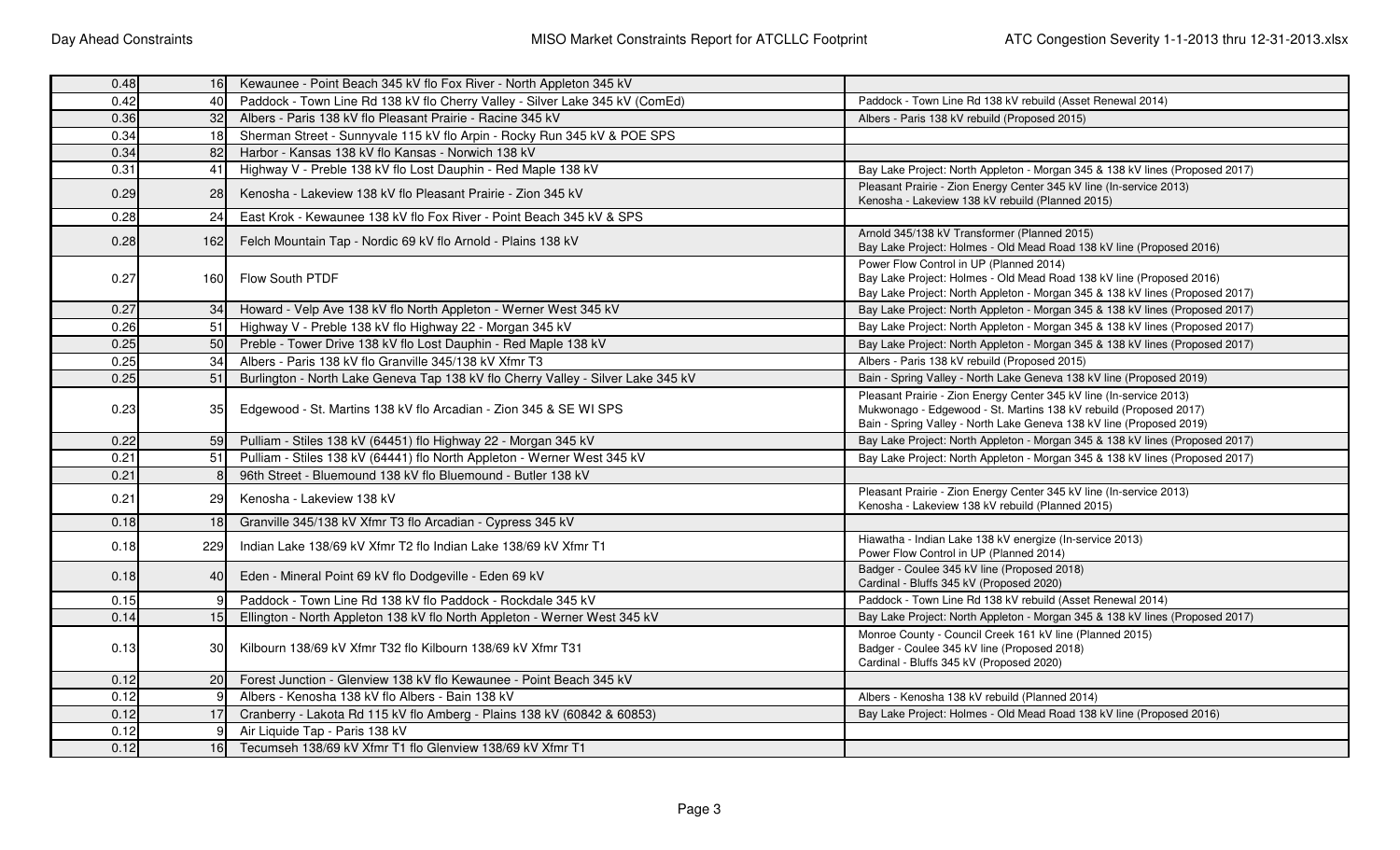| 0.11 | 17 <sup>1</sup> | Arcadian - Zion 345 kV flo Pleasant Prairie - Zion 345 kV                                                                                           | Pleasant Prairie - Zion Energy Center 345 kV line (In-service 2013)                                                               |  |  |
|------|-----------------|-----------------------------------------------------------------------------------------------------------------------------------------------------|-----------------------------------------------------------------------------------------------------------------------------------|--|--|
| 0.10 | 53              | Sheepskin - Stoughton 69 kV flo Rockdale - Russll 138 kV                                                                                            |                                                                                                                                   |  |  |
| 0.10 | 10              | Elkhart Lake - Forest Junction 138 kV flo Arcadian - Cypress 345 kV                                                                                 | ATC is currently investigating solutions                                                                                          |  |  |
| 0.09 |                 | Arcadian 345/138 kV Xfmr T3 flo Arcadian 345/138 kV Xfmr T2                                                                                         | Arcadian Transformers T2 and T3 replacment (Provisional 2020)                                                                     |  |  |
| 0.09 | 11              | Elkhart Lake - Forest Junction 138 kV flo Point Beach - Sheboygan Energy Center 345 kV                                                              | ATC is currently investigating solutions                                                                                          |  |  |
| 0.09 | 13              | Lakehead - Masonville 69 kV flo Chandler 138/69 kV Xfmr T4                                                                                          | Chandler - Old Mead Road 138 & 69 kV lines (Planned 2014)                                                                         |  |  |
| 0.09 |                 | Bain - Kenosha 138 kV flo Pleasant Prairie - Zion 345 kV                                                                                            | Pleasant Prairie - Zion Energy Center 345 kV line (In-service 2013)                                                               |  |  |
| 0.09 | 58              | New Holstein - St. Nazianz 69 kV flo Shoto 138/69 kV Xfmr T1                                                                                        | Shoto - Custer 138 kV line (Provisional 2022)                                                                                     |  |  |
| 0.09 | 25              | Little Suamico - Pulliam 138 kV flo Highway 22 - Morgan 345 kV                                                                                      | Bay Lake Project: North Appleton - Morgan 345 & 138 kV lines (Proposed 2017)                                                      |  |  |
| 0.09 |                 | Mears Corners - Woodenshoe 138 kV flo Butte Des Morts - Neevin 138 kV                                                                               | Mears Corner - Woodenshoe 138 kV rebuild (Asset Renewal 2020)                                                                     |  |  |
| 0.09 | 34              | Friesland - North Randolph 138 kV flo Columbia - South Fond du Lac 345 kV                                                                           |                                                                                                                                   |  |  |
| 0.08 | 77              | New Holstein - St. Nazianz 69 kV flo Glenview - Shoto 138 kV                                                                                        | Shoto - Custer 138 kV line (Provisional 2022)                                                                                     |  |  |
| 0.08 | 991             | Indian Lake - Valley Tap 69 kV flo Hiawatha - Indian Lake 69 kV                                                                                     | Hiawatha - Indian Lake 138 kV energize (In-service 2013)<br>Power Flow Control in UP (Planned 2014)                               |  |  |
| 0.08 | 28              | Bluestone - Finger Rd 69 kV flo Shoto 138/69 kV Xfmr T2                                                                                             |                                                                                                                                   |  |  |
| 0.08 | 19              | Chandler 138/69 kV Xfmr T4 flo Chandler - Masonville 69 kV                                                                                          | Chandler - Old Mead Road 138 & 69 kV lines (Planned 2014)<br>Bay Lake Project: Holmes - Old Mead Road 138 kV line (Proposed 2016) |  |  |
| 0.08 | 24              | Felch Mountain Tap - Nordic 69 kV flo Empire - Forsyth 138 kV                                                                                       | Arnold 345/138 kV Transformer (Planned 2015)<br>Bay Lake Project: Holmes - Old Mead Road 138 kV line (Proposed 2016)              |  |  |
| 0.08 |                 | Fitzgerald - Sunset Point 138 kV flo Aviation - North Fond du Lac 138 kV                                                                            | Sunset Point-Ellinwood 138kv uprate (Proposed 2016)                                                                               |  |  |
| 0.08 | 12              | Bay Lake Project: North Appleton - Morgan 345 & 138 kV lines (Proposed 2017)<br>Lost Dauphin - North Appleton 138 kV flo Highway 22 - Morgan 345 kV |                                                                                                                                   |  |  |
| 0.08 | 14              | Bluestone - Finger Rd 69 kV flo Kewaunee - Shoto 138 kV                                                                                             |                                                                                                                                   |  |  |
| 0.08 | 72              | New Holstein - St. Nazianz 69 kV flo Shoto 138/69 kV Xfmr T2                                                                                        | Shoto - Custer 138 kV line (Provisional 2022)                                                                                     |  |  |
| 0.08 |                 | North Appleton 345/138 kV Xfmr T2 flo North Appleton - Werner West 345 kV                                                                           | Bay Lake Project: North Appleton - Morgan 345 & 138 kV lines (Proposed 2017)                                                      |  |  |
| 0.08 |                 | Bluemound - Butler 138 kV CKT 5051 flo Granville - Tosa 138 kV                                                                                      |                                                                                                                                   |  |  |
| 0.07 | 108I            | Chandler - Delta 69 kV CKT 1 flo Chandler - Delta 69 kV CKT 2                                                                                       | Chandler - Old Mead Road 138 & 69 kV lines (Planned 2014)<br>Bay Lake Project: Holmes - Old Mead Road 138 kV line (Proposed 2016) |  |  |
| 0.07 | 24              | Glenview - Ryan St 69 kV flo Forest Junction - Glenview 138 kV                                                                                      |                                                                                                                                   |  |  |
| 0.07 | 63              | Mirro - Northeast 69 kV flo Manrap - Shoto 69 kV                                                                                                    | Shoto - Custer 138 kV line (Provisional 2022)                                                                                     |  |  |
| 0.07 |                 | Bluemound - Butler 138 kV CKT 5061 flo Arcadian - Granville 345 kV                                                                                  |                                                                                                                                   |  |  |
| 0.07 | 10              | Neevin - Woodenshoe 138 kV flo Butte Des Morts - Neevin 138 kV                                                                                      | Neevin - Woodenshoe 138 kV rebuild (Asset Renewal 2020)                                                                           |  |  |
| 0.06 |                 | Oak Creek - Ramsey 138 kV flo Oak Creek - Pennsylvania 138 kV                                                                                       | Oak Creek - Ramsey 138 kV uprate (Planned 2014)                                                                                   |  |  |
| 0.06 |                 | Highway V - Preble 138 kV flo North Appleton - Werner West 345 kV                                                                                   | Bay Lake Project: North Appleton - Morgan 345 & 138 kV lines (Proposed 2017)                                                      |  |  |
| 0.06 | 10              | Badger 138/115 kV Xfmr T1 flo Gardner Park - Highway 22 345 kV                                                                                      |                                                                                                                                   |  |  |
| 0.06 |                 | Howard - Velp Ave 138 kV flo Highway 22 - Morgan 345 kV<br>Bay Lake Project: North Appleton - Morgan 345 & 138 kV lines (Proposed 2017)             |                                                                                                                                   |  |  |
| 0.05 |                 | Arcadian - Waukesha 138 kV (9942) flo Arcadian - Waukesha 138 kV (9962)<br>Arcadian - Waukesha 138 kV lines 9942 and 9962 rebuild (Proposed 2019)   |                                                                                                                                   |  |  |
| 0.05 |                 | Elkhart Lake - Saukville 138 kV flo Fitzgerald - South Fond du Lac 345 kV                                                                           | ATC is currently investigating solutions                                                                                          |  |  |
| 0.05 | 23              | Gateway - Sycamore 69 kV flo Blount - Sycamore 138 kV                                                                                               | Blount - Cardinal 138 kV line (Provisional 2020)                                                                                  |  |  |
| 0.05 |                 | Shaw - Shirland Ave 69 kV flo Blackhawk - Colley Road 138 kV                                                                                        | Paddock - Shaw 69 kV rebuild (Planned 2014)                                                                                       |  |  |
| 0.05 |                 | Butte des Morts - Casaloma 138 kV flo North Appleton - Werner West 345 kV                                                                           | Bay Lake Project: North Appleton - Morgan 345 & 138 kV lines (Proposed 2017)                                                      |  |  |
| 0.05 |                 | East Campus - Walnut 69 kV (6976) flo East Campus - Walnut 69 kV (6975)<br>19<br>Cardinal - Blount 138 kV line (Provisional 2024)                   |                                                                                                                                   |  |  |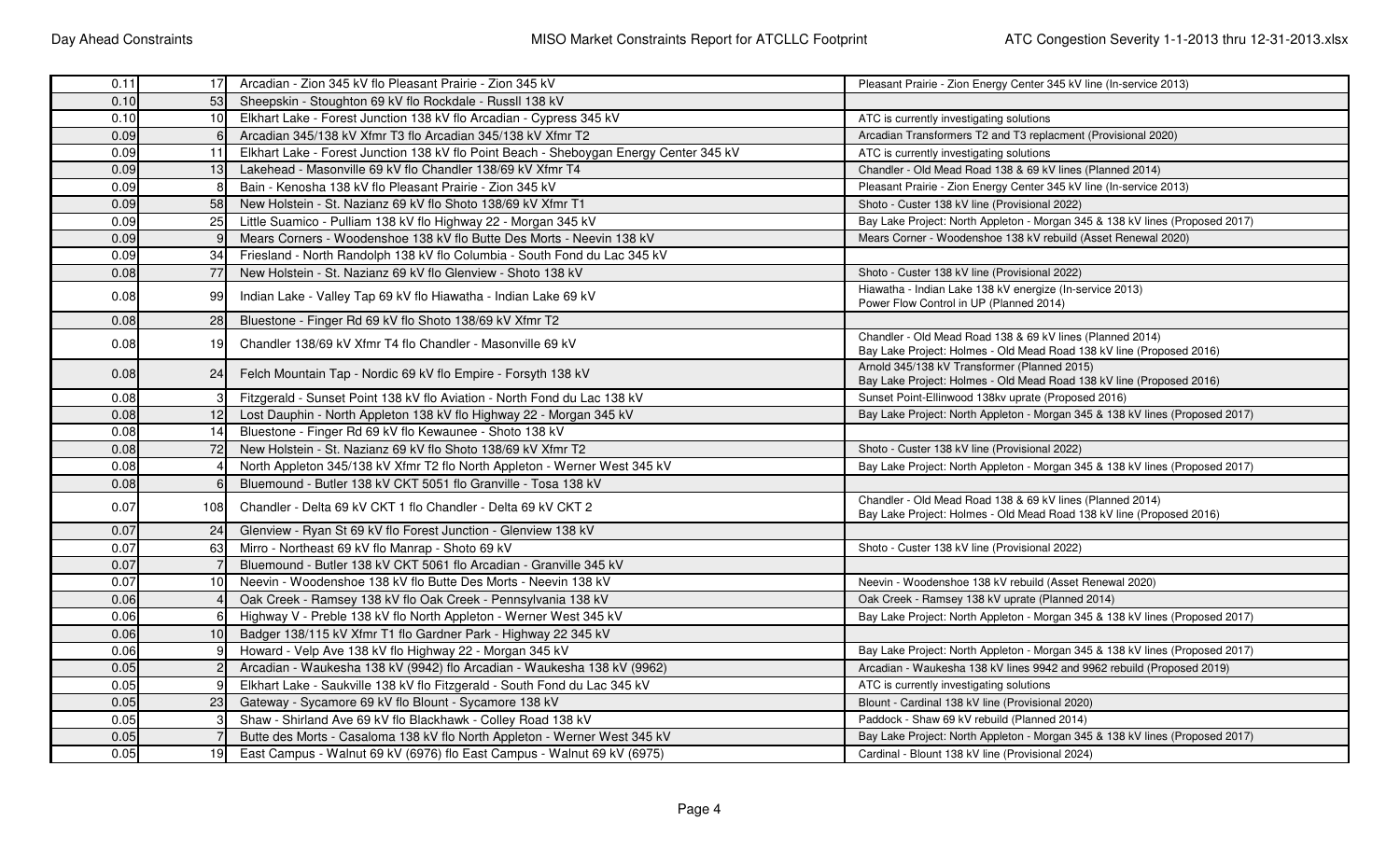| 0.05 |                 | Columbia 345/138 kV Xfmr T21                                                                                                  |                                                                                                                                                                                                                  |  |  |
|------|-----------------|-------------------------------------------------------------------------------------------------------------------------------|------------------------------------------------------------------------------------------------------------------------------------------------------------------------------------------------------------------|--|--|
| 0.04 |                 | Aviation - North Fond du Lac 138 kV flo Fitzgerald - South Fond Du Lac 345 kV                                                 |                                                                                                                                                                                                                  |  |  |
| 0.04 | 13              | Edgewood - St. Martins 138 kV flo Pleasant Prairie - Zion 345 kV & SE WI SPS                                                  | Pleasant Prairie - Zion Energy Center 345 kV line (In-service 2013)<br>Mukwonago - Edgewood - St. Martins 138 kV rebuild (Proposed 2017)<br>Bain - Spring Valley - North Lake Geneva 138 kV line (Proposed 2019) |  |  |
| 0.04 | 15 <sup>1</sup> | Roosevelt Rd 138/69 kV Xfmr T3                                                                                                |                                                                                                                                                                                                                  |  |  |
| 0.04 |                 | Hintz - Werner 138 kV flo North Appleton - Werner West 345 kV                                                                 | Bay Lake Project: North Appleton - Morgan 345 & 138 kV lines (Proposed 2017)                                                                                                                                     |  |  |
| 0.04 | 82              | Twin Lakes - Winona 69 kV flo Highway 22 - Morgan 345 kV                                                                      | Bay Lake Project: North Appleton - Morgan 345 & 138 kV lines (Proposed 2017)<br>Atlantic - Winona 69 kV rebuild (Provisional 2022)                                                                               |  |  |
| 0.04 |                 | Green Lake - North Randolph 138 kV flo Columbia - South Fond du Lac 345 kV                                                    |                                                                                                                                                                                                                  |  |  |
| 0.04 | 31              | Glenview - Ryan St 69 kV flo Kewaunee - Shoto 138 kV                                                                          |                                                                                                                                                                                                                  |  |  |
| 0.03 |                 | Edgewood - St. Martins 138 kV flo Paddock 345/138 kV Xfmr T21                                                                 | Mukwonago - Edgewood - St. Martins 138 kV rebuild (Proposed 2017)<br>Bain - Spring Valley - North Lake Geneva 138 kV line (Proposed 2019)                                                                        |  |  |
| 0.03 |                 | Ford Drive - New Holstein 69 kV flo Forest Junction - Glenview 138 kV                                                         |                                                                                                                                                                                                                  |  |  |
| 0.03 | 10              | Glenview - Forest Junction 138 kV flo Kewaunee - Shoto 138 kV                                                                 |                                                                                                                                                                                                                  |  |  |
| 0.03 | $70$            | Atlantic - Portage 69 kV flo Atlantic - M38 138 kV                                                                            | Atlantic - M38 69 kV rebuild (Planned 2013)                                                                                                                                                                      |  |  |
| 0.03 |                 | East Krok - Kewaunee 138 kV flo Fox River - North Appleton 345 kV                                                             |                                                                                                                                                                                                                  |  |  |
| 0.03 |                 | Howard - Velp Ave 138 kV flo Lost Dauphin - Red Maple 345 kV                                                                  | Bay Lake Project: North Appleton - Morgan 345 & 138 kV lines (Proposed 2017)                                                                                                                                     |  |  |
| 0.03 | 23              | Blackhawk - West Middleton 69 kV flo Femrite - Kegonsa 138 kV                                                                 | Blount - Cardinal 138 kV line (Provisional 2020)                                                                                                                                                                 |  |  |
| 0.03 | 48              | Atlantic - M38 69 kV flo Atlantic 138/69 kV Xfmr T1                                                                           | Atlantic - M38 69 kV rebuild (Planned 2013)                                                                                                                                                                      |  |  |
| 0.03 | 10              | Edgewood - Mukwonago 138 kV flo Arcadian 345/138 Xfmr T2<br>Mukwonago - Edgewood - St. Martins 138 kV rebuild (Proposed 2017) |                                                                                                                                                                                                                  |  |  |
| 0.03 |                 | Lost Dauphin - Red Maple 138 kV flo Highway 22 - Morgan 345 kV                                                                | Bay Lake Project: North Appleton - Morgan 345 & 138 kV lines (Proposed 2017)                                                                                                                                     |  |  |
| 0.03 |                 | Falls - Morgan 138 kV flo Dead River - Plains 345 kV                                                                          | Bay Lake Project: Morgan - Stiles 138 kV double circuit (Proposed 2017)                                                                                                                                          |  |  |
| 0.02 | 24              | Kilbourn 138/69 kV Xfmr T31                                                                                                   | Monroe County - Council Creek 161 kV line (Planned 2015)<br>Badger - Coulee 345 kV line (Proposed 2018)<br>Cardinal - Bluffs 345 kV (Proposed 2020)                                                              |  |  |
| 0.02 | 11              | New Holstein - St. Nazianz 69 kV flo Custer - Manrap 69 kV                                                                    | Shoto - Custer 138 kV line (Provisional 2022)                                                                                                                                                                    |  |  |
| 0.02 | 43              | Chaffee Creek - Coloma Tap 69 kV flo Arpin - Eau Claire 345 kV & Council Creek - Hilltop 69 kV                                | Chafee Creek - Coloma Tap 69 kV uprate (Planned 2013)                                                                                                                                                            |  |  |
| 0.02 | 21              | West Marinette 138/69 kV Xfmr T2                                                                                              |                                                                                                                                                                                                                  |  |  |
| 0.02 | 25              | North Lake Geneva Tap - Sugar Creek 138 kV flo University - Whitewater 138 kV                                                 | Bain - Spring Valley - North Lake Geneva 138 kV line (Proposed 2019)                                                                                                                                             |  |  |
| 0.02 |                 | Tecumseh 138/69 kV Xfmr T1 flo Forest Junction - Glenview 138 kV                                                              |                                                                                                                                                                                                                  |  |  |
| 0.02 |                 | North Appleton 345/138 kV Xfmr T3 flo Highway 22 - Morgan 345 kV                                                              | Bay Lake Project: North Appleton - Morgan 345 & 138 kV lines (Proposed 2017)                                                                                                                                     |  |  |
| 0.02 |                 | Cassel - Wien 115 kV flo Gardner Park - Rocky Run 345 kV                                                                      |                                                                                                                                                                                                                  |  |  |
| 0.02 | 12              | Ashland Ave - Oak Street 69 kV flo Highway V 138/69 kV Xfmr T1                                                                | Pulliam - Glory Road 138 kV line conversion K-115 (Proposed 2016)                                                                                                                                                |  |  |
| 0.01 |                 | Aviation - North Fond du Lac 138 kV flo Fitzgerald 345/138 Xfmr T1<br>Fitzgerald 2nd 345/138 kV Transformer (Planned 2016)    |                                                                                                                                                                                                                  |  |  |
| 0.01 |                 | Fitchburg - Wingra 69 kV flo Femrite - Kegonsa 138 kV                                                                         |                                                                                                                                                                                                                  |  |  |
| 0.01 |                 | Edgewood - St. Martins 138 kV flo Paddock - Wempletown 345 kV                                                                 | Mukwonago - Edgewood - St. Martins 138 kV rebuild (Proposed 2017)<br>Bain - Spring Valley - North Lake Geneva 138 kV line (Proposed 2019)                                                                        |  |  |
| 0.01 |                 | Liberty Street 138/69 kV Xfmr T6 flo Liberty Street - Pulliam 138 kV                                                          | Pulliam - Glory Road 138 kV line conversion K-115 (Proposed 2016)                                                                                                                                                |  |  |
| 0.01 |                 | Rocky Run 345/115 kV Xfmr T4 flo Arpin - Rocky Run 345 kV & POE SPS or Rocky Run 345/115 Xfmr T1                              | Rocky Run 345/115 kV Xfmr T1 repacement (Proposed 2016)                                                                                                                                                          |  |  |
| 0.01 |                 | Bluestone - Finger Rd 69 kV flo Shoto 138/69 kV Xfmr T1                                                                       | Shoto - Custer 138 kV line (Provisional 2022)                                                                                                                                                                    |  |  |
| 0.01 |                 | Sheepskin - Stoughton 69 kV flo Paddock 345/138 kV Xfmr T21                                                                   | Rockdale - Cardinal 345 kV (In-service early 2013)                                                                                                                                                               |  |  |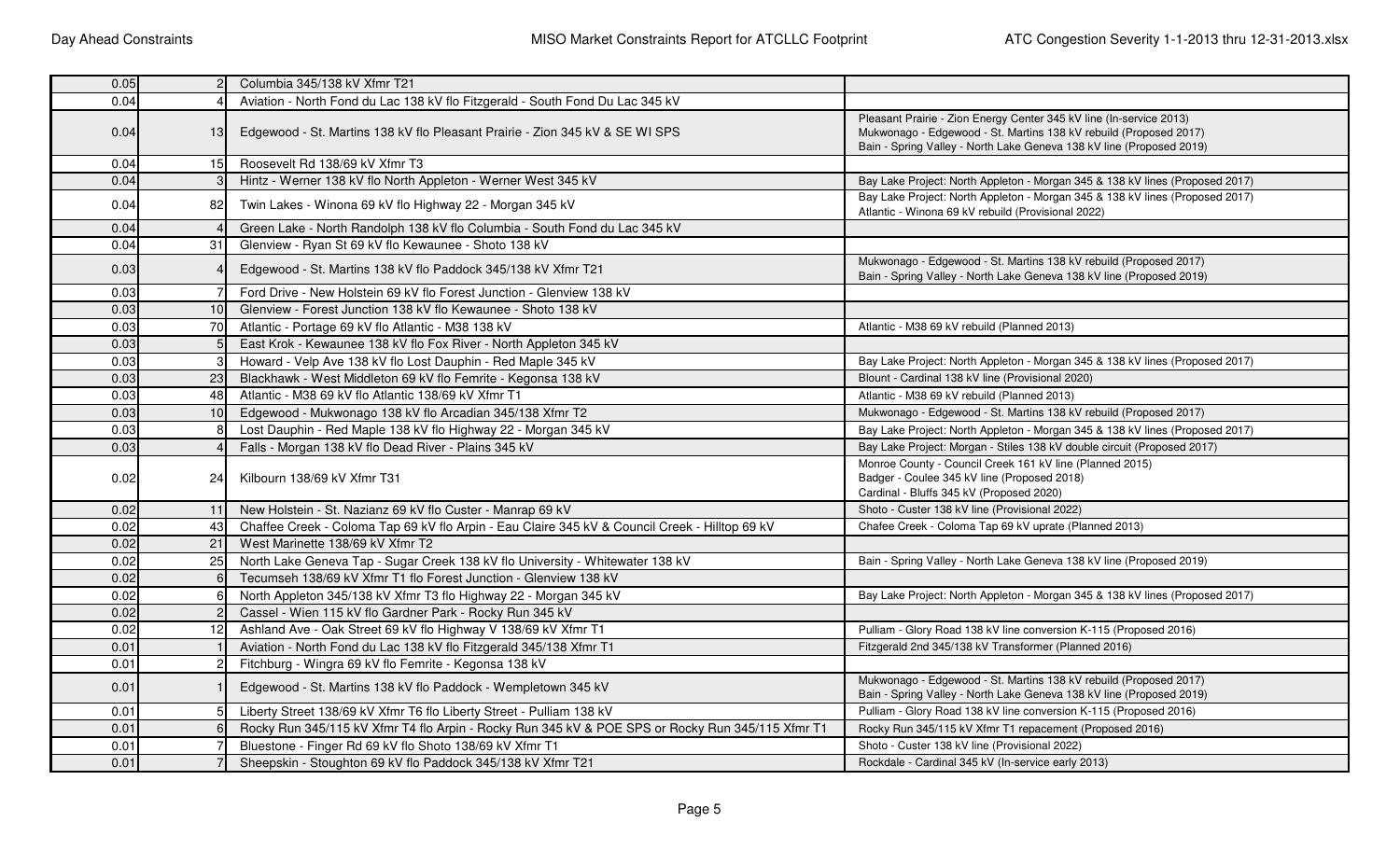| 0.01 |           | Stagecoach - Timberlane 69 kV flo Quadcities - Rock Creek 345 & E Calm Op Guide | Cardinal - Bluffs 345 kV (Proposed 2020)                                                                |
|------|-----------|---------------------------------------------------------------------------------|---------------------------------------------------------------------------------------------------------|
| 0.01 | 21        | Conover - Land O Lakes 69 kV flo M-38 - North Lake 138 kV                       |                                                                                                         |
| 0.01 |           | Empire - Presque Isle 138 kV flo Arnold - Plains 138 kV                         | Arnold 345/138 kV Transformer (Planned 2015)                                                            |
|      |           |                                                                                 | Empire - Presque Isle 138 kV rebuild (Proposed 2015)                                                    |
| 0.01 |           | Kilbourn 138/69 kV Xfmr T32                                                     | Monroe County - Council Creek 161 kV line (Planned 2015)<br>Badger - Coulee 345 kV line (Proposed 2018) |
|      | <b>30</b> |                                                                                 | Cardinal - Bluffs 345 kV (Proposed 2020)                                                                |
| 0.01 | 29        | Petenwell 138/69 kV Xfmr T31                                                    | New Petenwell 138/69 kV Transformer (Planned 2014)                                                      |
| 0.01 | 24        | Atlantic - M38 69 kV flo Atlantic - Winona 69 kV                                | Atlantic - M38 69 kV rebuild (Planned 2013)                                                             |
| 0.01 | 39        | Atlantic 138/69 kV Xfmr T1 flo M38 - Winona 138 kV                              | Atlantic - M38 69 kV rebuild (Planned 2013)                                                             |
| 0.01 |           | Pleasant Prairie - Zion 345 kV flo Arcadian - Zion 345 kV & SE WI SPS           | Pleasant Prairie - Zion Energy Center 345 kV line (In-service 2013)                                     |
| 0.01 |           | Danz Avenue - Pulliam 69 kV flo Pulliam - Van Buren 69 kV                       | Pulliam - Glory Road 138 kV line conversion K-115 (Proposed 2016)                                       |
| 0.01 |           | Falls - Morgan 138 kV                                                           | Bay Lake Project: Morgan - Stiles 138 kV double circuit (Proposed 2017)                                 |
| 0.01 | 15        | Conover - Land O Lakes 69 kV flo M-38 - Perch Lake 138 kV                       |                                                                                                         |
| 0.01 |           | Maplewood - Pulliam 138 KV flo North Appleton - Werner West 345 kV              | Bay Lake Project: North Appleton - Morgan 345 & 138 kV lines (Proposed 2017)                            |
| 0.01 |           | Dyckesville - Rosiere 138 kV flo Canal 138/69 kV Xfmr T2                        |                                                                                                         |
| 0.01 | 11        | Lakehead - Masonville 69 kV flo Chandler - Delta 69kV (CKT 2)                   | Chandler - Old Mead Road 138 & 69 kV lines (Planned 2014)                                               |
| 0.01 |           | Werner - Werner West 138 kV flo North Appleton - Werner West 345 kV             | Bay Lake Project: North Appleton - Morgan 345 & 138 kV lines (Proposed 2017)                            |
| 0.01 | 21        | Atlantic - M38 69 kV flo Atlantic - M38 138 kV                                  | Atlantic - M38 69 kV rebuild (Planned 2013)                                                             |
| 0.01 | 19        | Bruce Crossing - Mass 69 kV flo Atlantic - Winona 69 kV                         |                                                                                                         |
| 0.01 |           | Bluestone - Wesmark 69 kV flo Glenview - Shoto 138 kV                           |                                                                                                         |
| 0.00 |           | Arnold - Perkins 138 kV (29051) flo Arnold - Perkins 138 kV (29071)             | Bay Lake Project: Holmes - Old Mead Road 138 kV line (Proposed 2016)                                    |
| 0.00 |           | Montello - Turtle Lake 69 kV flo Columbia - S. Fond du Lac 345 kV               | Montello - Wautoma 69 kV rebuild (Proposed 2015)                                                        |
| 0.00 |           | Pine River - Trout Lake 69 kV                                                   | Power Flow Control in UP (Planned 2014)                                                                 |
| 0.00 |           | Bluff Creek - Sugar Creek 138 kV flo University - Whitewater 138 kV             | University - Sugar Creek 138 kV uprate (Provisional 2018)                                               |
| 0.00 |           | Chaffee Creek - Coloma Tap 69 kV flo Council Creek 138/69 kV Xfmr T31           | Chafee Creek - Coloma Tap 69 kV uprate (Planned 2013)                                                   |
| 0.00 |           | Canal - East Krok 138 kV flo Highway V 138/69 kV T1                             | Highway V Breaker Additions (Provisional 2017)                                                          |
| 0.00 |           | Atlantic - Portage 69 kV flo Atlantic 138/69 kV Xfmr T1                         | Atlantic - M38 69 kV rebuild (Planned 2013)                                                             |
|      |           |                                                                                 | Atlantic - Winona 69 kV rebuild (Provisional 2022)                                                      |
| 0.00 |           | Elkhart Lake - Forest Junction 138 kV flo Edgewater - Saukville 345 kV          | ATC is currently investigating solutions                                                                |
| 0.00 |           | Ellington - Hintz 138 kV                                                        | Bay Lake Project: North Appleton - Morgan 345 & 138 kV lines (Proposed 2017)                            |
| 0.00 |           | Pioneer - Pioneer Tap 69 kV flo Morgan - Plains 345 kV                          | Bay Lake Project: Holmes - Old Mead Road 138 kV line (Proposed 2016)                                    |
| 0.00 |           | Hiawatha - Pine River 69 kV flo Hiawatha - Roberts 69 kV                        | Power Flow Control in UP (Planned 2014)                                                                 |
| 0.00 | 12        | Lakehead - Masonville 69 kV flo Chandler - Delta 69kV (CKT 1)                   | Chandler - Old Mead Road 138 & 69 kV lines (Planned 2014)                                               |
| 0.00 |           | Kaukauna Combined Locks Tap - Kaukauna Combined Locks 138 kV                    | No solution - virtual activity causing congestion                                                       |
| 0.00 |           | De Pere - Glory Road 138 kV flo North Appleton - Werner West 345 kV             | Bay Lake Project: North Appleton - Morgan 345 & 138 kV lines (Proposed 2017)                            |
| 0.00 |           | City Limits - Lake Park 138 kV flo Fox River - North Appleton 345 kV            |                                                                                                         |
| 0.00 |           | M-38 - Perch Lake 138 kV flo M-38 - Northlake 138 kV                            |                                                                                                         |
| 0.00 |           | Chandler - Lakehead Rapid River 69 kV flo Chandler - Delta 69 kV CKT 1          | Chandler - Old Mead Road 138 & 69 kV lines (Planned 2014)                                               |
| 0.00 |           | M-38 - North Lake 138 kV flo M-38 - Perch Lake 138 kV                           |                                                                                                         |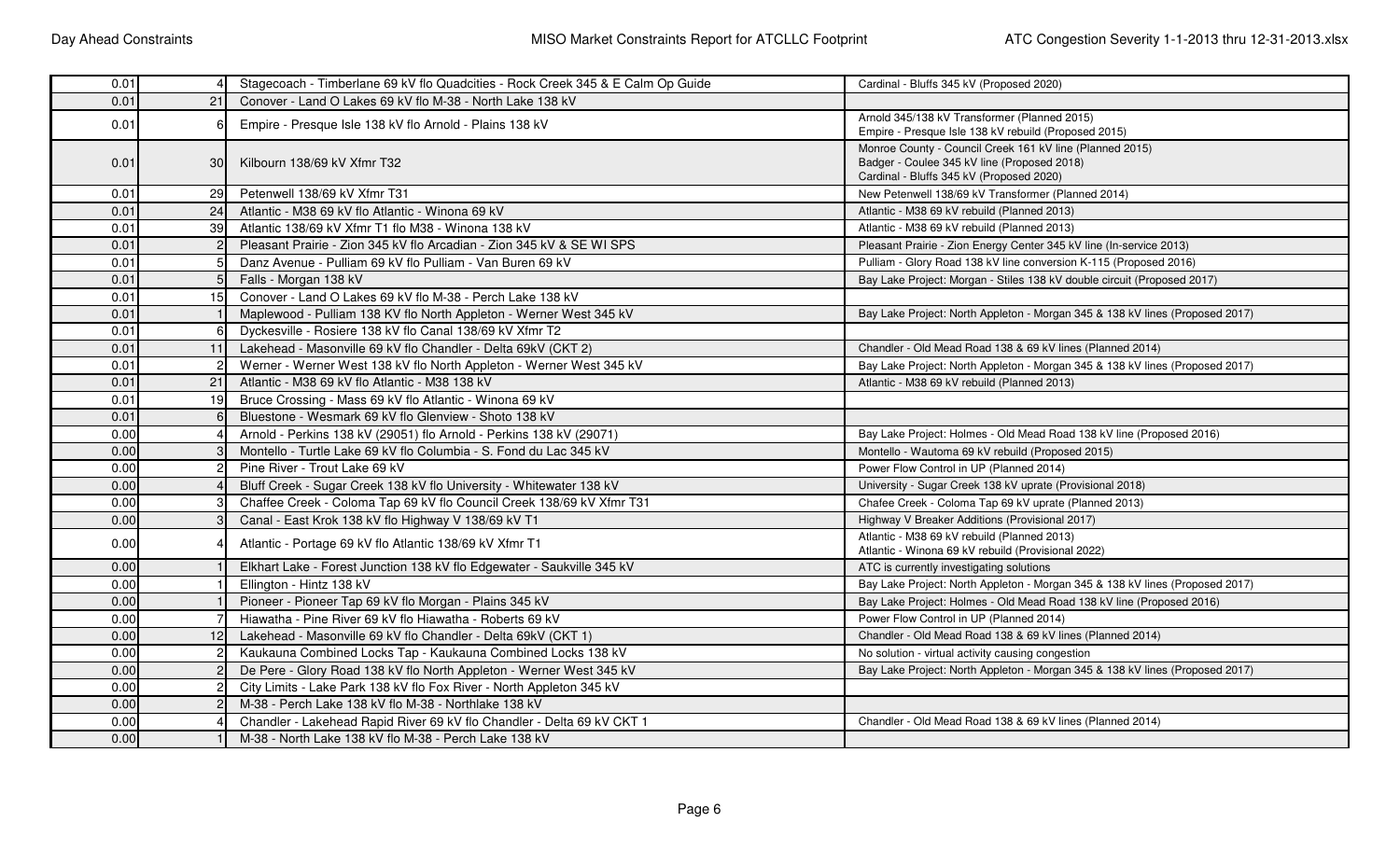| 0.00 |       | Straits 138/69 kV Xfmr T1                                                  | Hiawatha - Indian Lake 138 kV energize (In-service 2013)<br>Power Flow Control in UP (Planned 2014) |
|------|-------|----------------------------------------------------------------------------|-----------------------------------------------------------------------------------------------------|
| 0.00 |       | Cornell - Range Line (61443) 138 kV flo Granville - Range Line 138 kV      |                                                                                                     |
| 0.00 |       | Casaloma - Ellington 138 kV flo North Appleton - Werner West 345 kV        | Bay Lake Project: North Appleton - Morgan 345 & 138 kV lines (Proposed 2017)                        |
| 0.00 |       | 51TC - Goetzville Tap 69 kV                                                | No solution - virtual activity causing congestion                                                   |
| 0.00 |       | 51TC - Pickford 69 kV<br>No solution - virtual activity causing congestion |                                                                                                     |
| 0.00 |       | Castle Rock - Quincy Tap 69 kV flo Castle Rock - Hilltop 69 kV             | No solution - virtual activity causing congestion                                                   |
| 0.00 |       | Dafter - Nine Mile 69 kV                                                   | No solution - virtual activity causing congestion                                                   |
| 0.00 |       | No solution - virtual activity causing congestion<br>Detour Xfmr T1        |                                                                                                     |
| 0.00 |       | Detour Xfmr T2                                                             | No solution - virtual activity causing congestion                                                   |
| 0.00 | 1,001 | Manistique Xfmr T1                                                         | No solution - virtual activity causing congestion                                                   |
| 0.00 | 1941  | Turtle Xfmr T42                                                            | No solution - virtual activity causing congestion                                                   |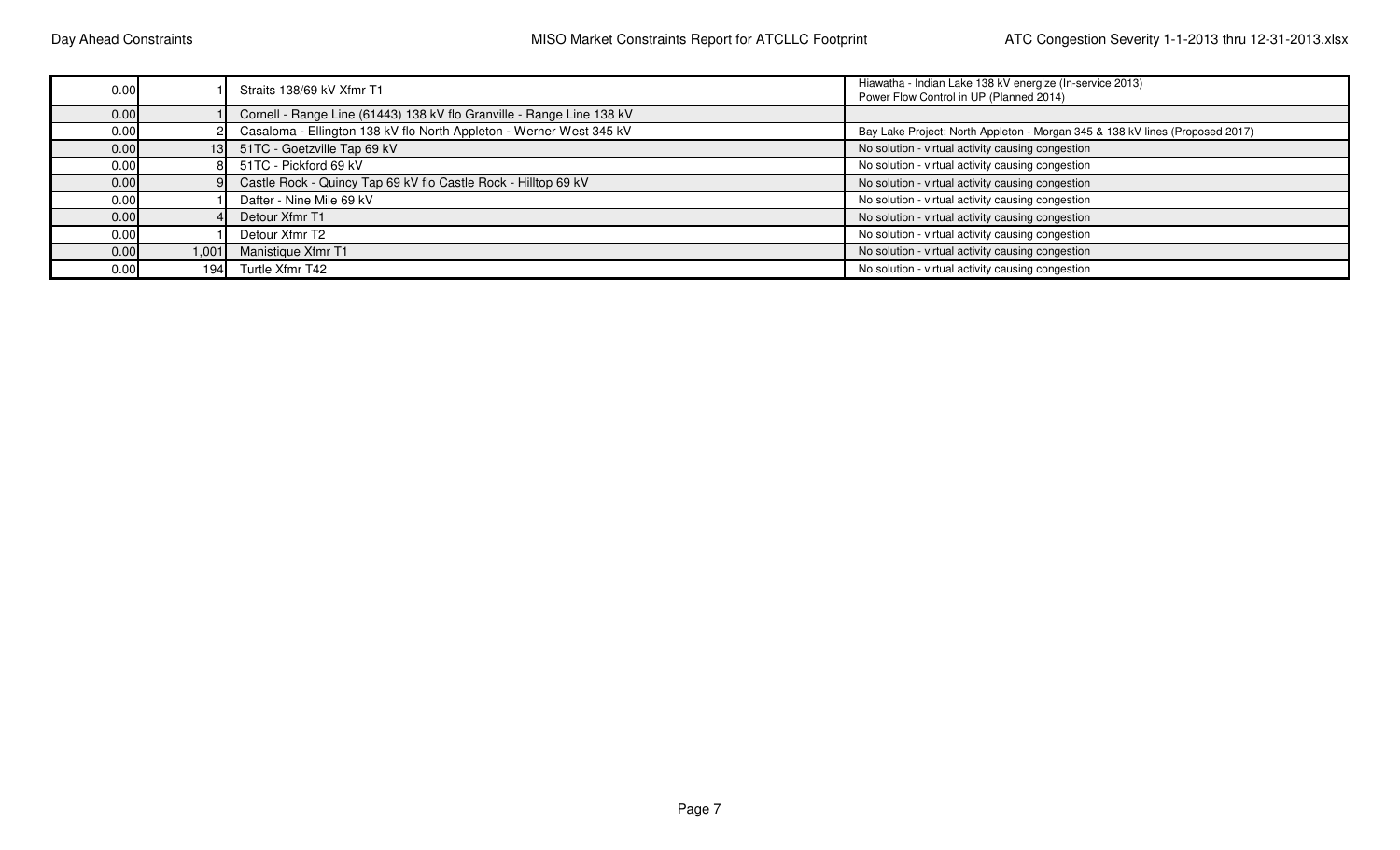| <b>Severity</b><br><b>Index</b> | <b>Hours</b> | <b>Real Time Constraint</b>                                                                                                                | <b>Potential Solution(s)</b>                                                                                                                                                                    |  |  |
|---------------------------------|--------------|--------------------------------------------------------------------------------------------------------------------------------------------|-------------------------------------------------------------------------------------------------------------------------------------------------------------------------------------------------|--|--|
| 53.31                           | 1,115.6      | Total for all ATC Real Time constraints 1-1-2013 thru 12-31-2013                                                                           | Additional solutions may be found in ATC TYA                                                                                                                                                    |  |  |
| 5.39                            |              | 43.4 Columbia - Portage 138 kV (X-20) flo Columbia - Portage 138 kV (X-13)                                                                 | ATC is currently investigating solutions<br>Badger - Coulee 345 kV line (Proposed 2018)<br>Cardinal - Bluffs 345 kV (Proposed 2020)<br>Columbia - Portage 138 kV rebuilds (Provisional 2025)    |  |  |
| 3.70                            | 4.7          | Forest Junction - Point Beach 345 kV flo Fox River - Point Beach 345 kV                                                                    |                                                                                                                                                                                                 |  |  |
| 3.56                            | 104.3        | Albers - Kenosha 138 kV flo Albers - Bain 138 kV                                                                                           | Albers - Kenosha 138 kV rebuild (Planned 2014)                                                                                                                                                  |  |  |
| 2.55                            | 63.3         | Arcadian - Zion 345 kV flo Pleasant Prairie - Zion 345 kV & SE WI SPS                                                                      | Pleasant Prairie - Zion Energy Center 345 kV line (In-service 2013)                                                                                                                             |  |  |
| 2.47                            | 30.6         | North Appleton 345/138 kV Xfmr T3 flo North Appleton - Werner West 345 kV                                                                  | Bay Lake Project: North Appleton - Morgan 345 & 138 kV lines (Proposed 2017)                                                                                                                    |  |  |
| 1.94                            | 35.5         | Falls - Morgan 138 kV flo Morgan - Plains 345 kV                                                                                           | Bay Lake Project: Morgan - Stiles 138 kV double circuit (Proposed 2017)                                                                                                                         |  |  |
| 1.84                            | 25.5         | Ellington - Hintz 138 kV flo North Appleton - Werner West 345 kV                                                                           | Bay Lake Project: North Appleton - Morgan 345 & 138 kV lines (Proposed 2017)                                                                                                                    |  |  |
| 1.69                            | 26.6         | Pulliam - Stiles 138 kV (64441) flo Highway 22 - Morgan 345 kV                                                                             | Bay Lake Project: North Appleton - Morgan 345 & 138 kV lines (Proposed 2017)                                                                                                                    |  |  |
| 1.66                            | 9.8          | Paddock - Town Line Rd 138 kV flo Blackhawk - Paddock 138 kV                                                                               | Paddock - Town Line Rd 138 kV rebuild (Asset Renewal 2014)                                                                                                                                      |  |  |
| 1.54                            | 41.2         | Pleasant Prairie - Zion 345 kV                                                                                                             | Pleasant Prairie - Zion Energy Center 345 kV line (In-service 2013)                                                                                                                             |  |  |
| 1.40                            | 34.2         | Paddock - Shirland Ave 69 kV flo Blackhawk - Paddock 138 kV                                                                                | Paddock - Shaw 69 kV rebuild (Planned 2014)                                                                                                                                                     |  |  |
| 1.31                            | 12.3         | Forest Junction - Kaukauna Central 138 kV flo Fox River - North Appleton 345 kV                                                            |                                                                                                                                                                                                 |  |  |
| 1.10                            | 6.1          | Paddock - Town Line Rd 138 kV flo Cherry Valley - Silver Lake 345 kV (ComEd)<br>Paddock - Town Line Rd 138 kV rebuild (Asset Renewal 2014) |                                                                                                                                                                                                 |  |  |
| 1.08                            | 54.4         | Tecumseh 138/69 kV Xfmr T1 flo Kewaunee - Shoto 138 kV                                                                                     |                                                                                                                                                                                                 |  |  |
| 1.07                            | 2.5          | Flow South PTDF                                                                                                                            | Power Flow Control in UP (Planned 2014)<br>Bay Lake Project: Holmes - Old Mead Road 138 kV line (Proposed 2016)<br>Bay Lake Project: North Appleton - Morgan 345 & 138 kV lines (Proposed 2017) |  |  |
| 1.06                            | 8.4          | Forest Junction - Lake Park 138 kV flo Fox River - North Appleton 345 kV                                                                   |                                                                                                                                                                                                 |  |  |
| 1.03                            | 8.2          | Bluemound 230/138 kV Xfmr T2 flo Bluemound 230/138 kV Xfmr T1                                                                              |                                                                                                                                                                                                 |  |  |
| 1.03                            | 8.8          | Ellington - North Appleton 138 kV flo North Appleton - Werner West 345 kV                                                                  | Bay Lake Project: North Appleton - Morgan 345 & 138 kV lines (Proposed 2017)                                                                                                                    |  |  |
| 0.94                            | 17.4         | Granville 345/138 kV Xfmr T3 flo Arcadian - Cypress 345 kV                                                                                 |                                                                                                                                                                                                 |  |  |
| 0.91                            | 13.6         | Burlington - North Lake Geneva Tap 138 kV flo Cherry Valley - Silver Lake 345 kV                                                           | Bain - Spring Valley - North Lake Geneva 138 kV line (Proposed 2019)                                                                                                                            |  |  |
| 0.86                            | 7.6          | Lost Dauphin - North Appleton 138 kV flo Highway 22 - Morgan 345 kV                                                                        | Bay Lake Project: North Appleton - Morgan 345 & 138 kV lines (Proposed 2017)                                                                                                                    |  |  |
| 0.73                            | 7.5          | Ellington - Hintz 138 kV flo Weston Unit #4                                                                                                | Bay Lake Project: North Appleton - Morgan 345 & 138 kV lines (Proposed 2017)                                                                                                                    |  |  |
| 0.68                            | 21.3         | Cornell - Range Line (61443) 138 kV flo Cornell - Range Line (61451) 138 kV                                                                |                                                                                                                                                                                                 |  |  |
| 0.66                            | 27.3         | Tecumseh 138/69 kV Xfmr T1 flo Glenview 138/69 kV Xfmr T1                                                                                  |                                                                                                                                                                                                 |  |  |
| 0.65                            | 3.9          | North Appleton 345/138 kV Xfmr T1 flo Werner West 345/138 kV Xfmr T1                                                                       | Bay Lake Project: North Appleton - Morgan 345 & 138 kV lines (Proposed 2017)                                                                                                                    |  |  |
| 0.54                            | 5.9          | McMillan - Wildwood 115 kV flo Sherman Street - Sunnyvale 115 kV                                                                           |                                                                                                                                                                                                 |  |  |
| 0.50                            | 8.2          | Highway V - Preble 138 kV flo Lost Dauphin - Red Maple 138 kV                                                                              | Bay Lake Project: North Appleton - Morgan 345 & 138 kV lines (Proposed 2017)                                                                                                                    |  |  |
| 0.50                            | 3.4          | Lost Dauphin - Red Maple 138 kV flo Highway 22 - Morgan 345 kV                                                                             | Bay Lake Project: North Appleton - Morgan 345 & 138 kV lines (Proposed 2017)                                                                                                                    |  |  |
| 0.50                            | 23.2         | Bluestone - Finger Rd 69 kV flo Shoto 138/69 kV Xfmr T2                                                                                    |                                                                                                                                                                                                 |  |  |
| 0.47                            | 6.9          | Paddock - Town Line Rd 138 kV                                                                                                              | Paddock - Town Line Rd 138 kV rebuild (Asset Renewal 2014)                                                                                                                                      |  |  |
| 0.46                            | 8.1          | Sherman Street - Sunnyvale 115 kV flo Arpin - Rocky Run 345 kV                                                                             |                                                                                                                                                                                                 |  |  |
| 0.42                            | 21.2         | Tecumseh 138/69 kV Xfmr T1 flo Forest Junction - Glenview 138 kV                                                                           |                                                                                                                                                                                                 |  |  |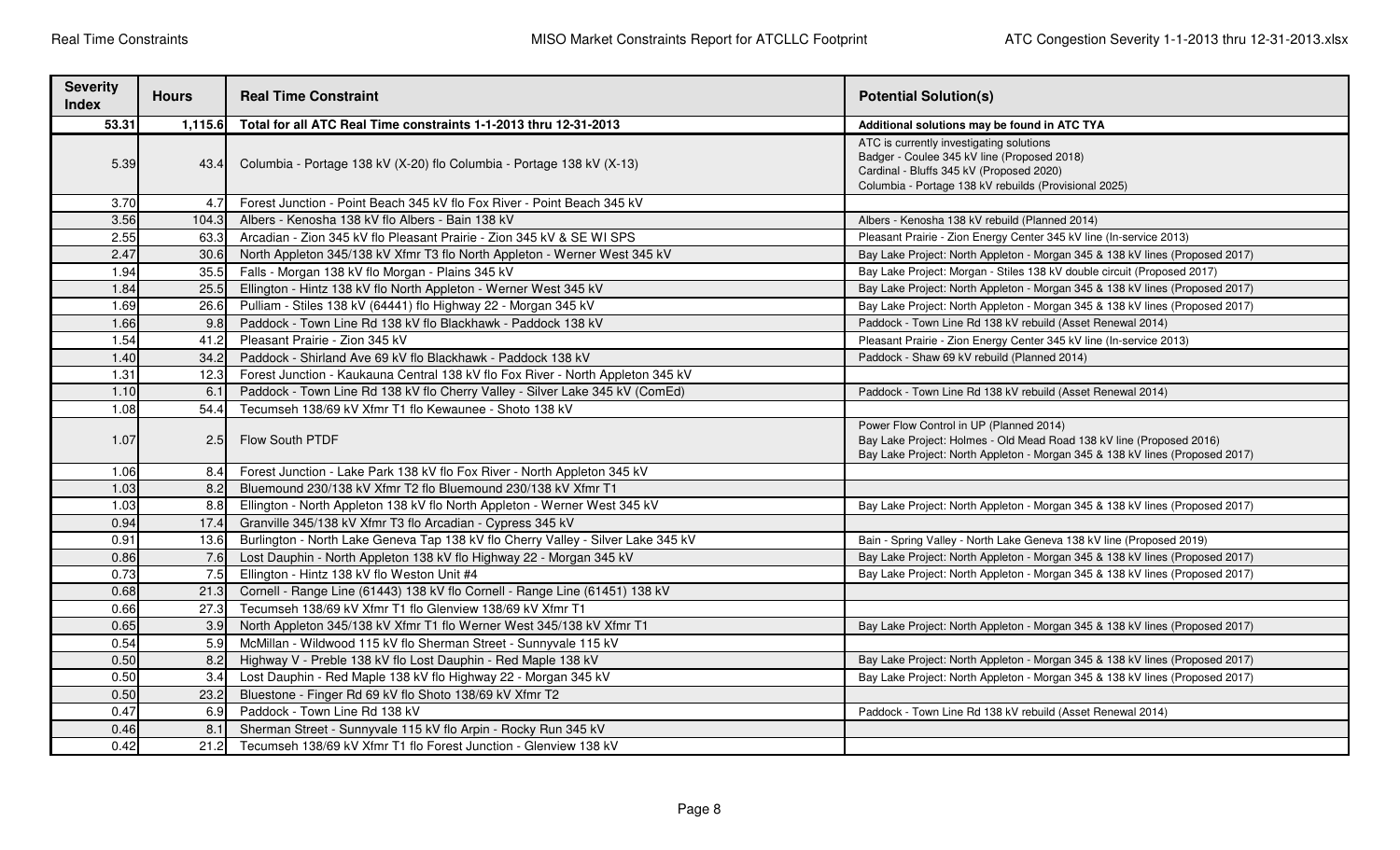| 0.42 | 6.1              | Columbia - Portage 69 kV flo Columbia - Portage 138 kV (X-13)                                                                                             | ATC is currently investigating solutions<br>Badger - Coulee 345 kV line (Proposed 2018)<br>Cardinal - Bluffs 345 kV (Proposed 2020)                                                                              |
|------|------------------|-----------------------------------------------------------------------------------------------------------------------------------------------------------|------------------------------------------------------------------------------------------------------------------------------------------------------------------------------------------------------------------|
| 0.42 | 64.2             | Pleasant Prairie 345/24 kV Xfmr T2                                                                                                                        | Pleasant Prairie Bus Reconfiguration (Planned 2013)<br>Transmission status may have contributed to this constraint (Stability Limit)                                                                             |
| 0.40 | 1.9              | North Appleton 345/138 kV Xfmr T3 flo Forest Junction - Point Beach 345 kV                                                                                |                                                                                                                                                                                                                  |
| 0.39 | 2.2              | Fitzgerald - Sunset Point 138 kV flo South Fond du Lac 345/138 Xfmr T21 & T22                                                                             | Sunset Point-Ellinwood 138kv uprate (Proposed 2016)                                                                                                                                                              |
| 0.33 | 3.1              | Albers - Paris 138 kV flo Pleasant Prairie - Racine 345 kV                                                                                                | Albers - Paris 138 kV rebuild (Proposed 2015)                                                                                                                                                                    |
| 0.33 | 11.8             | Edgewood - St. Martins 138 kV flo Arcadian - Zion 345 & SE WI SPS                                                                                         | Pleasant Prairie - Zion Energy Center 345 kV line (In-service 2013)<br>Mukwonago - Edgewood - St. Martins 138 kV rebuild (Proposed 2017)<br>Bain - Spring Valley - North Lake Geneva 138 kV line (Proposed 2019) |
| 0.32 | 2.3              | Morrison Ave - Sherman St 115 kV flo Sherman St - Weston 115 kV                                                                                           |                                                                                                                                                                                                                  |
| 0.31 | 4.8              | Kenosha - Lakeview 138 kV                                                                                                                                 | Pleasant Prairie - Zion Energy Center 345 kV line (In-service 2013)<br>Kenosha - Lakeview 138 kV rebuild (Planned 2015)                                                                                          |
| 0.30 | 16.3             | East Krok - Kewaunee 138 kV flo Fox River - Point Beach 345 kV & SPS                                                                                      |                                                                                                                                                                                                                  |
| 0.26 | 5.9              | North Appleton 345/138 kV Xfmr T3 flo Kewaunee - Point Beach 345 kV & SPS                                                                                 |                                                                                                                                                                                                                  |
| 0.26 | 39.4             | Presque Isle Area Import Interface                                                                                                                        | ATC is currently investigating solutions                                                                                                                                                                         |
| 0.26 | 4.5              | Highway V - Preble 138 kV flo De Pere - Glory Road 138 kV                                                                                                 | Bay Lake Project: North Appleton - Morgan 345 & 138 kV lines (Proposed 2017)                                                                                                                                     |
| 0.26 | 6.2              | Shaw - Shirland Ave 69 kV flo Blackhawk - Colley Road 138 kV                                                                                              | Paddock - Shaw 69 kV rebuild (Planned 2014)                                                                                                                                                                      |
| 0.25 | 4.3              | Atlantic - M38 138 kV flo M38 138/69 kV Xfmr T1                                                                                                           |                                                                                                                                                                                                                  |
| 0.25 | 16.5             | Lost Dauphin - Ryan Street 69 kV flo Forest Junction - Glenview 138 kV                                                                                    |                                                                                                                                                                                                                  |
| 0.24 | 1.4              | North Appleton 345/138 kV Xfmr T1 flo North Appleton - Werner West 345 kV<br>Bay Lake Project: North Appleton - Morgan 345 & 138 kV lines (Proposed 2017) |                                                                                                                                                                                                                  |
| 0.23 | 17.0             | Pleasant Prairie 345/24 kV Xfmr T2 flo Pleasant Prairie - Racine 345 kV                                                                                   | Pleasant Prairie Bus Reconfiguration (Planned 2013)<br>Transmission status may have contributed to this constraint (Stability Limit)                                                                             |
| 0.21 | 3.5 <sub>l</sub> | Indian Lake 138/69 kV Xfmr T2 flo Indian Lake 138/69 kV Xfmr T1                                                                                           | Hiawatha - Indian Lake 138 kV energize (In-service 2013)<br>Power Flow Control in UP (Planned 2014)                                                                                                              |
| 0.21 | 3.5              | Pleasant Prairie - Zion 345 kV flo Arcadian - Zion 345 kV                                                                                                 | Pleasant Prairie - Zion Energy Center 345 kV line (In-service 2013)                                                                                                                                              |
| 0.18 | 4.7              | Highway V - Preble 138 kV flo Highway 22 - Morgan 345 kV                                                                                                  | Bay Lake Project: North Appleton - Morgan 345 & 138 kV lines (Proposed 2017)                                                                                                                                     |
| 0.17 | 3.3 <sub>l</sub> | Felch Mountain Tap - Nordic 69 kV flo Empire - Forsyth 138 kV                                                                                             | Arnold 345/138 kV Transformer (Planned 2015)<br>Bay Lake Project: Holmes - Old Mead Road 138 kV line (Proposed 2016)                                                                                             |
| 0.16 | 0.3              | Rock River - Town Line Road 138 kV (X-73)                                                                                                                 |                                                                                                                                                                                                                  |
| 0.16 | 4.0              | Kewaunee - Point Beach 345 kV flo Fox River - North Appleton 345 kV                                                                                       |                                                                                                                                                                                                                  |
| 0.16 | 4.3              | Pleasant Prairie - Zion 345 kV flo Arcadian - Zion 345 kV & SE WI SPS                                                                                     | Pleasant Prairie - Zion Energy Center 345 kV line (In-service 2013)                                                                                                                                              |
| 0.14 | 4.7              | Kilbourn 138/69 kV Xfmr T32                                                                                                                               | Monroe County - Council Creek 161 kV line (Planned 2015)<br>Badger - Coulee 345 kV line (Proposed 2018)<br>Cardinal - Bluffs 345 kV (Proposed 2020)                                                              |
| 0.13 | 11.6             | East Campus - Walnut 69 kV (6976) flo East Campus - Walnut 69 kV (6975)                                                                                   | Cardinal - Blount 138 kV line (Provisional 2024)                                                                                                                                                                 |
| 0.13 | 1.0              | Howard - Velp Ave 138 kV flo North Appleton - Werner West 345 kV                                                                                          | Bay Lake Project: North Appleton - Morgan 345 & 138 kV lines (Proposed 2017)                                                                                                                                     |
| 0.12 | 6.3              | Eden - Mineral Point 69 kV flo Dodgeville - Eden 69 kV                                                                                                    | Badger - Coulee 345 kV line (Proposed 2018)<br>Cardinal - Bluffs 345 kV (Proposed 2020)                                                                                                                          |
| 0.12 | 5.0              | Eagle DPC - Richland 69 kV flo Boscobel - Gran Grae 69 kV                                                                                                 | Cardinal - Bluffs 345 kV (Proposed 2020)                                                                                                                                                                         |
| 0.11 | 1.1              | Pulliam - Stiles 138 kV (64441) flo Morgan - Plains 345 kV                                                                                                |                                                                                                                                                                                                                  |
| 0.11 | 23.2             | New Holstein - St. Nazianz 69 kV flo Shoto 138/69 kV Xfmr T2<br>Shoto - Custer 138 kV line (Provisional 2022)                                             |                                                                                                                                                                                                                  |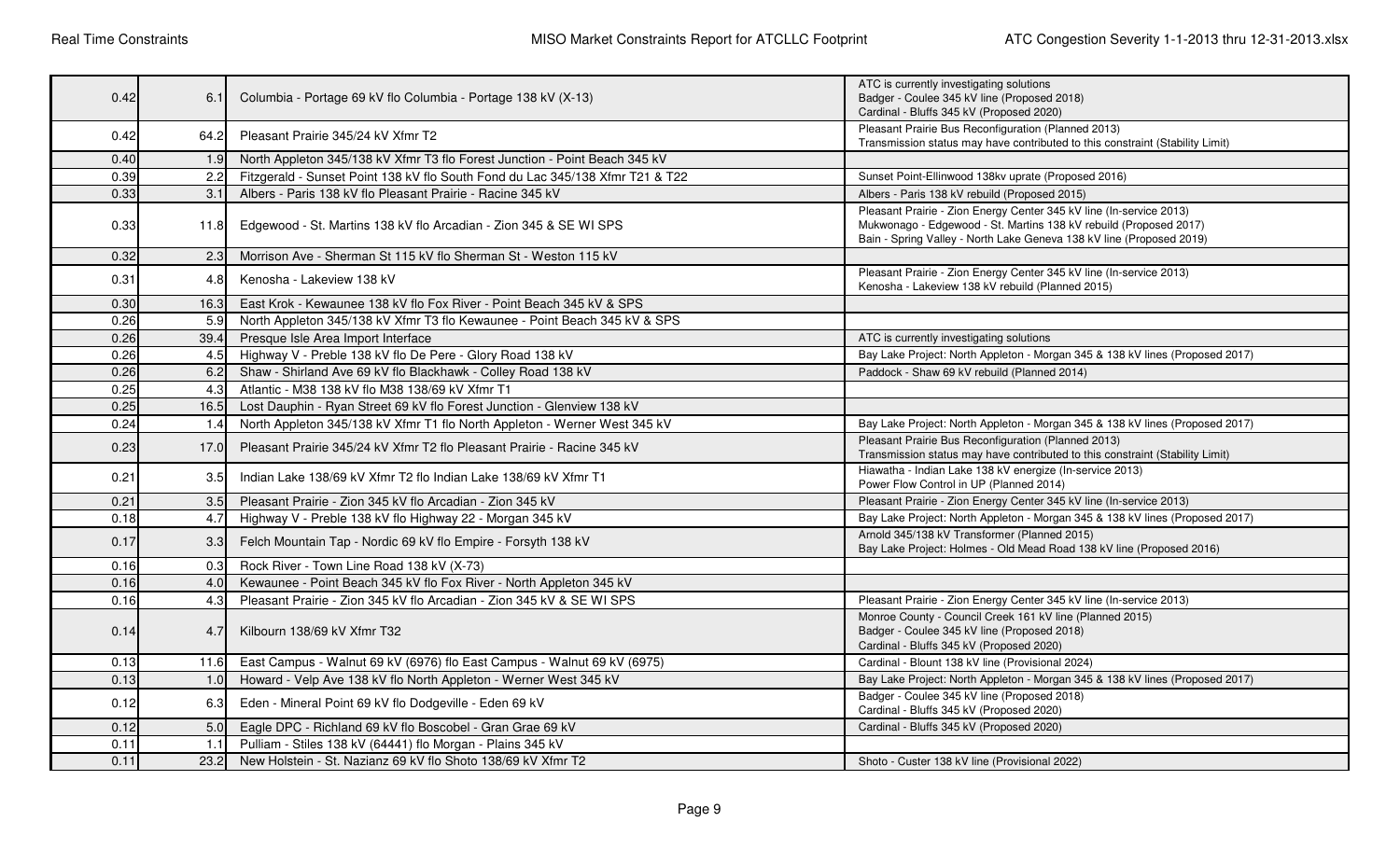| 0.11 | 2.4              | Bain - Kenosha 138 kV flo Pleasant Prairie - Zion 345 kV                                                                                                                                                                         | Pleasant Prairie - Zion Energy Center 345 kV line (In-service 2013)                                                                      |  |  |
|------|------------------|----------------------------------------------------------------------------------------------------------------------------------------------------------------------------------------------------------------------------------|------------------------------------------------------------------------------------------------------------------------------------------|--|--|
| 0.11 | 1.7              | Albers - Kenosha 138 kV flo Pleasant Prairie - Zion 345 kV                                                                                                                                                                       | Pleasant Prairie - Zion Energy Center 345 kV line (In-service 2013)<br>Albers - Kenosha 138 kV rebuild (Planned 2014)                    |  |  |
| 0.09 | 2.1              | Green Lake - North Randolph 138 kV flo Edgewater - S. Fond du Lac 345 kV                                                                                                                                                         |                                                                                                                                          |  |  |
| 0.09 | 1.5              | Blackhawk - West Middleton 69 kV flo Femrite - Kegonsa 138 kV                                                                                                                                                                    | Blount - Cardinal 138 kV line (Provisional 2020)                                                                                         |  |  |
| 0.08 | 16.8             | Mears Corners - Woodenshoe 138 kV flo Butte Des Morts - Neevin 138 kV                                                                                                                                                            | Mears Corner - Woodenshoe 138 kV rebuild (Asset Renewal 2020)                                                                            |  |  |
| 0.07 | 10.1             | Granville 345/138 kV Xfmr T3 flo Saukville 345/138 kV Xfmr T1                                                                                                                                                                    |                                                                                                                                          |  |  |
| 0.07 | 3.6              | North Appleton 345/138 kV Xfmr T3 flo Highway 22 - Morgan 345 kV                                                                                                                                                                 | Bay Lake Project: North Appleton - Morgan 345 & 138 kV lines (Proposed 2017)                                                             |  |  |
| 0.07 | 22.4             | Bluestone - Finger Rd 69 kV flo Glenview 138/69 kV Xfmr T2                                                                                                                                                                       |                                                                                                                                          |  |  |
| 0.07 | 4.3              | Bain 345/138 kV Xfmr T4 flo Bain - Pleasant Prairie 345 kV (PLPL91)                                                                                                                                                              | Pleasant Prairie - Zion Energy Center 345 kV line (In-service 2013)                                                                      |  |  |
| 0.06 | 3.9              | Badger 138/115 kV Xfmr T1 flo Gardner Park - Highway 22 345 kV                                                                                                                                                                   |                                                                                                                                          |  |  |
| 0.05 | 1.4              | Granville 345/138 kV Xfmr T3 flo Arcadian 345/138 kV Xfmr T1                                                                                                                                                                     |                                                                                                                                          |  |  |
| 0.05 | 3.0              | Edgewood - Mukwonago 138 kV flo Pleasant Prairie - Zion 345 kV & SE WI SPS                                                                                                                                                       | Pleasant Prairie - Zion Energy Center 345 kV line (In-service 2013)<br>Mukwonago - Edgewood - St. Martins 138 kV rebuild (Proposed 2017) |  |  |
| 0.05 | 0.7              | Butler - Granville 138 kV                                                                                                                                                                                                        | Butler - Granville 138 kV reconductor (Proposed 2015)                                                                                    |  |  |
| 0.05 | 0.2              | Butte Des Morts - North Appleton 138 kV flo North Appleton - Werner West 345 kV                                                                                                                                                  |                                                                                                                                          |  |  |
| 0.05 | 0.3              | Sherman Street - Sunnyvale 115 kV flo King - Eau Claire - Arpin 345 kV                                                                                                                                                           |                                                                                                                                          |  |  |
| 0.05 | 1.2              | Lakehead - Sunrise 138 kV flo Sugar Creek - University 138 kV                                                                                                                                                                    |                                                                                                                                          |  |  |
| 0.05 | 0.2              | Harbor - Kansas 138 kV                                                                                                                                                                                                           |                                                                                                                                          |  |  |
| 0.04 | 21.0             | New Holstein - St. Nazianz 69 kV flo Glenview - Shoto 138 kV<br>Shoto - Custer 138 kV line (Provisional 2022)                                                                                                                    |                                                                                                                                          |  |  |
| 0.04 | 2.3              | Elkhart Lake - Saukville 138 kV flo Fitzgerald - South Fond du Lac 345 kV<br>ATC is currently investigating solutions                                                                                                            |                                                                                                                                          |  |  |
| 0.04 | 3.7              | Pulliam - Stiles 138 kV (64441) flo North Appleton - Werner West 345 kV                                                                                                                                                          | Bay Lake Project: North Appleton - Morgan 345 & 138 kV lines (Proposed 2017)                                                             |  |  |
| 0.04 | 1.1              | Monroe County - Council Creek 161 kV line (Planned 2015)<br>Badger - Coulee 345 kV line (Proposed 2018)<br>Kilbourn 138/69 kV Xfmr T32 flo Kilbourn 138/69 kV Xfmr T31<br>Cardinal - Bluffs 345 kV (Proposed 2020)               |                                                                                                                                          |  |  |
| 0.04 | 1.8 <sub>l</sub> | North Appleton - Werner West 345 kV flo Weston Unit #4<br>Bay Lake Project: North Appleton - Morgan 345 & 138 kV lines (Proposed 2017)                                                                                           |                                                                                                                                          |  |  |
| 0.03 | 3.2              | Atlantic - Portage 69 kV flo Atlantic - M38 138 kV                                                                                                                                                                               | Atlantic - M38 69 kV rebuild (Planned 2013)                                                                                              |  |  |
| 0.03 | 0.9              | Montello - Turtle Lake 69 kV flo Edgewater - S. Fond du Lac 345 kV                                                                                                                                                               | Montello - Wautoma 69 kV rebuild (Proposed 2015)                                                                                         |  |  |
| 0.03 | 0.3              | Paddock - Town Line Rd 138 kV flo Paddock - Rockdale 345 kV                                                                                                                                                                      | Paddock - Town Line Rd 138 kV rebuild (Asset Renewal 2014)                                                                               |  |  |
| 0.03 | 0.2              | Sherman Street - Sunnyvale 115 kV flo Garnder Park - Rocky Run 345 kV                                                                                                                                                            |                                                                                                                                          |  |  |
| 0.03 | 6.3              | Sheepskin - Stoughton 69 kV flo Rockdale - Russll 138 kV                                                                                                                                                                         |                                                                                                                                          |  |  |
| 0.02 | 0.2 <sub>l</sub> | ATC is currently investigating solutions<br>Badger - Coulee 345 kV line (Proposed 2018)<br>Columbia - Portage 138 kV (X-13)<br>Cardinal - Bluffs 345 kV (Proposed 2020)<br>Columbia - Portage 138 kV rebuilds (Provisional 2025) |                                                                                                                                          |  |  |
| 0.02 | 2.8              | Lakehead - Masonville 69 kV flo Chandler - Delta 69kV (CKT 2)<br>Chandler - Old Mead Road 138 & 69 kV lines (Planned 2014)                                                                                                       |                                                                                                                                          |  |  |
| 0.02 | 0.6              | Chandler 138/69 kV Xfmr T4                                                                                                                                                                                                       | Chandler - Old Mead Road 138 & 69 kV lines (Planned 2014)<br>Bay Lake Project: Holmes - Old Mead Road 138 kV line (Proposed 2016)        |  |  |
| 0.02 | 0.6              | North Appleton - Werner West 345 kV flo Coon Creek - Dickinson 345 kV & Coal Creek - Dickinson DC (GRE                                                                                                                           | Bay Lake Project: North Appleton - Morgan 345 & 138 kV lines (Proposed 2017)                                                             |  |  |
| 0.02 | 0.9              | Mirro - Northeast 69 kV flo Lakefront Unit #9                                                                                                                                                                                    | Shoto - Custer 138 kV line (Provisional 2022)                                                                                            |  |  |
| 0.02 | 2.8              | Lakehead - Masonville 69 kV flo Chandler 138/69 kV Xfmr T4                                                                                                                                                                       | Chandler - Old Mead Road 138 & 69 kV lines (Planned 2014)                                                                                |  |  |
| 0.01 | 1.3 <sup>1</sup> | New Holstein - St. Nazianz 69 kV flo Shoto 138/69 kV Xfmr T1                                                                                                                                                                     | Shoto - Custer 138 kV line (Provisional 2022)                                                                                            |  |  |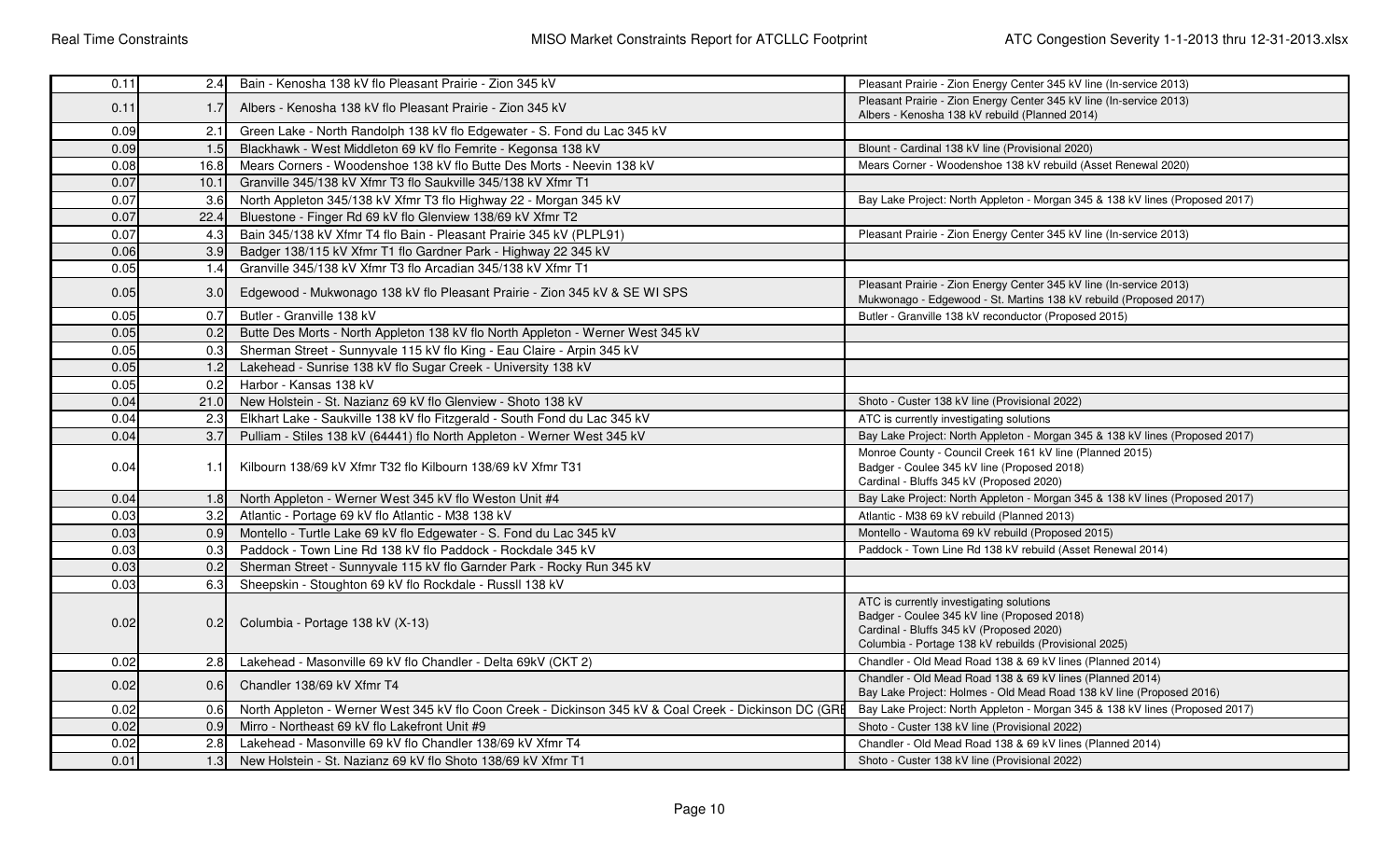| 0.01 | 0.1              | Butler - Granville 138 kV flo Granville - Tosa 138 kV                                              | Butler - Granville 138 kV reconductor (Proposed 2015)                        |
|------|------------------|----------------------------------------------------------------------------------------------------|------------------------------------------------------------------------------|
| 0.01 | 0.8              | New Holstein - St. Nazianz 69 kV                                                                   | Shoto - Custer 138 kV line (Provisional 2022)                                |
| 0.01 | 0.8              | Friesland - North Randolph 138 kV flo Columbia - South Fond du Lac 345 kV                          |                                                                              |
| 0.01 | 3.7              | Northwest Beloit - Paddock 138 kV                                                                  |                                                                              |
| 0.01 | 0.4              | Bluestone - Finger Rd 69 kV                                                                        |                                                                              |
| 0.01 | 0.3              | Sherman Street - Sunnyvale 115 kV flo Arpin - Rocky Run 345 kV & POE SPS                           |                                                                              |
| 0.01 | 0.9              | Juneau - South Beaver Dam 69 kV flo Crawfish - Jefferson 138 kV                                    |                                                                              |
| 0.01 | 0.3              | Montello - Turtle Lake 69 kV flo Columbia - S. Fond du Lac 345 kV                                  | Montello - Wautoma 69 kV rebuild (Proposed 2015)                             |
| 0.01 | 0.8              | Arcadian - Waukesha 138 kV (9962) flo Arcadian - Waukesha 138 kV (9942)                            | Arcadian - Waukesha 138 kV lines 9942 and 9962 rebuild (Proposed 2019)       |
| 0.00 | 1.0 <sub>l</sub> | Forest Junction - Glenview 138 kV flo Kewaunee - Point Beach 345 kV                                |                                                                              |
| 0.00 | 0.7              | Harbor - Kansas 138 kV flo Kansas - Norwich 138 kV                                                 |                                                                              |
| 0.00 | 0.2              | Hiawatha - Rextop Tap 69 kV flo Hiawatha - Robers 69 kV<br>Power Flow Control in UP (Planned 2014) |                                                                              |
| 0.00 | 0.3              | De Pere - Glory Road 138 kV flo Highway V 138/69 kV                                                | Bay Lake Project: North Appleton - Morgan 345 & 138 kV lines (Proposed 2017) |
| 0.00 | 0.1              | Casaloma - Ellington 138 kV flo North Appleton - Werner West 345 kV                                | Bay Lake Project: North Appleton - Morgan 345 & 138 kV lines (Proposed 2017) |
| 0.00 | 0.2              | Butte des Morts - Casaloma 138 kV flo North Appleton - Werner West 345 kV                          | Bay Lake Project: North Appleton - Morgan 345 & 138 kV lines (Proposed 2017) |
| 0.00 | 0.2              | McMillan - Wildwood 115 kV flo Arpin - Rocky Run 345 kV & POE SPS                                  |                                                                              |
| 0.00 | 0.1              | Cornell - Range Line (61443) 138 kV flo Granville - Range Line 138 kV                              |                                                                              |
| 0.00 | 0.1              | Little Suamico - Pulliam 138 kV flo Highway 22 - Morgan 345 kV                                     | Bay Lake Project: North Appleton - Morgan 345 & 138 kV lines (Proposed 2017) |